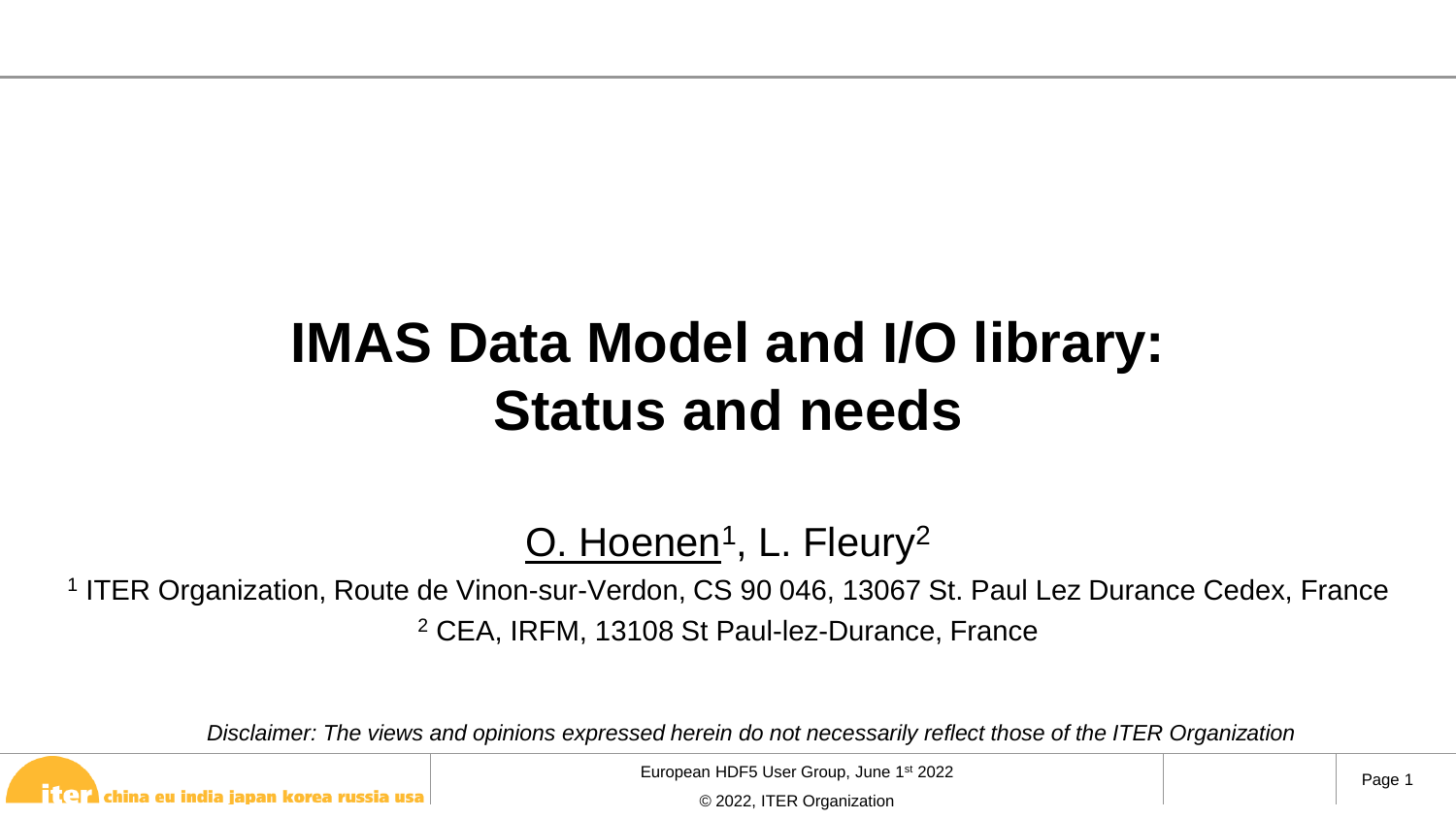## **Integrated Modelling & Analysis Suite**

*IMAS is the collection of physics software that will be used to support ITER operations and research as defined in the ITER Integrated Modelling Programme.*

| Applications         | • Independent physics codes<br>• Complex workflows<br>• Experimental data processing<br>pipelines                                      |  |  |  |
|----------------------|----------------------------------------------------------------------------------------------------------------------------------------|--|--|--|
| <b>Generic Tools</b> | • Data access, storage, discovery,<br>manipulation, visualization<br>• Support for simulation, datasets<br>management and exploitation |  |  |  |
| Data Model           | • Machine independent data<br><b>structures</b><br>• Can serve as code coupling<br>interface                                           |  |  |  |
|                      |                                                                                                                                        |  |  |  |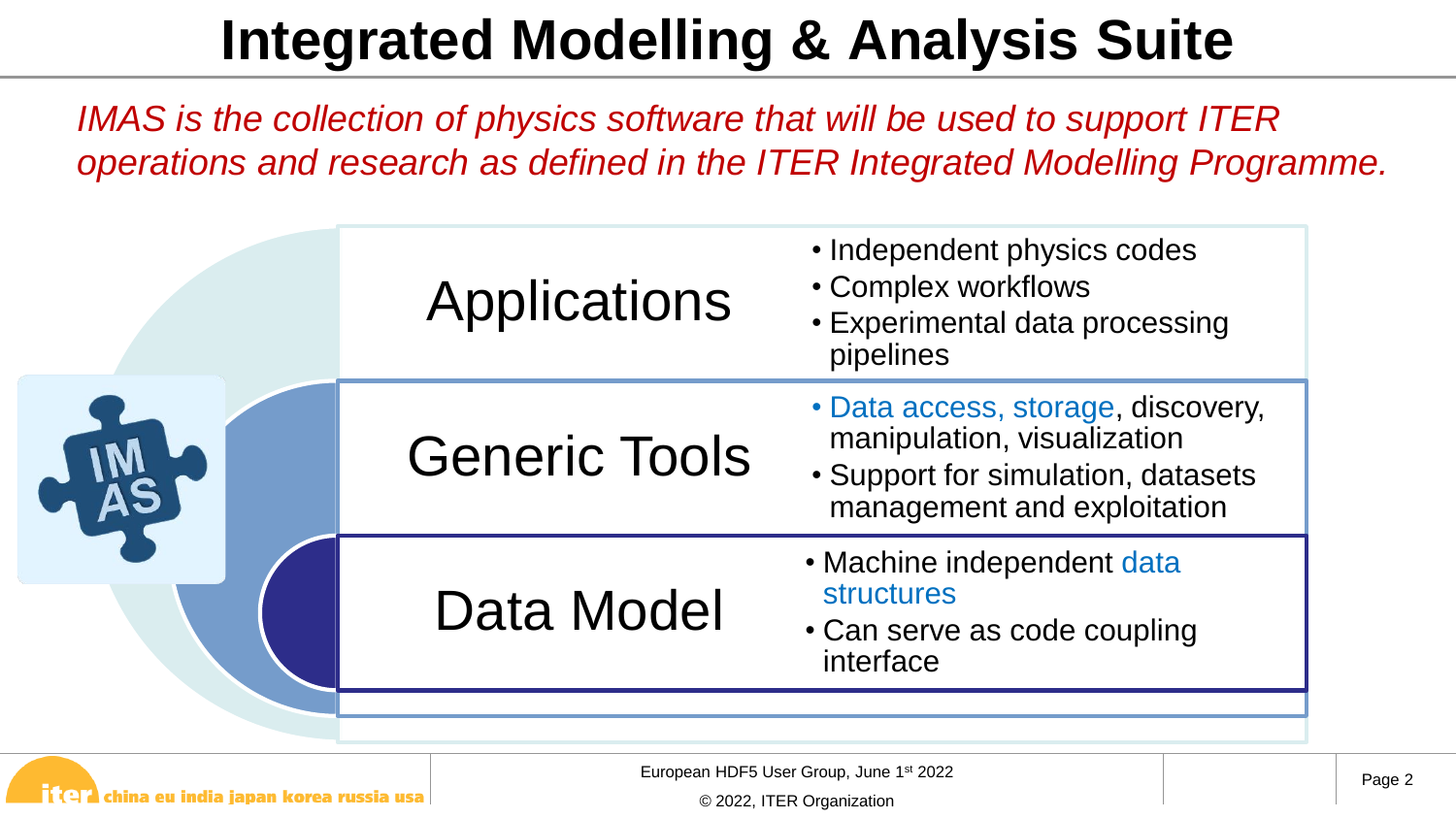#### **Data Model**

Covers both simulation and experimental data

– Organized as a set of Interface Data Structure (**IDS**)

Created for ITER, but generic by design

- Used directly in experiments (ITER, WEST)
- Can map existing experiments data formats (AUG, DIII-D, EAST, HL-2A, JET, KSTAR, MAST, TCV)

Can serve as a community data standard

- Ease comparison, benchmarking, scaling
- Towards using data science for research
	- **F**indable, **A**ccessible, **I**nteroperable, **R**eusable
	- Machine-Learning, Data-Mining, etc…



European HDF5 User Group, June 1st 2022

china eu india japan korea russia usa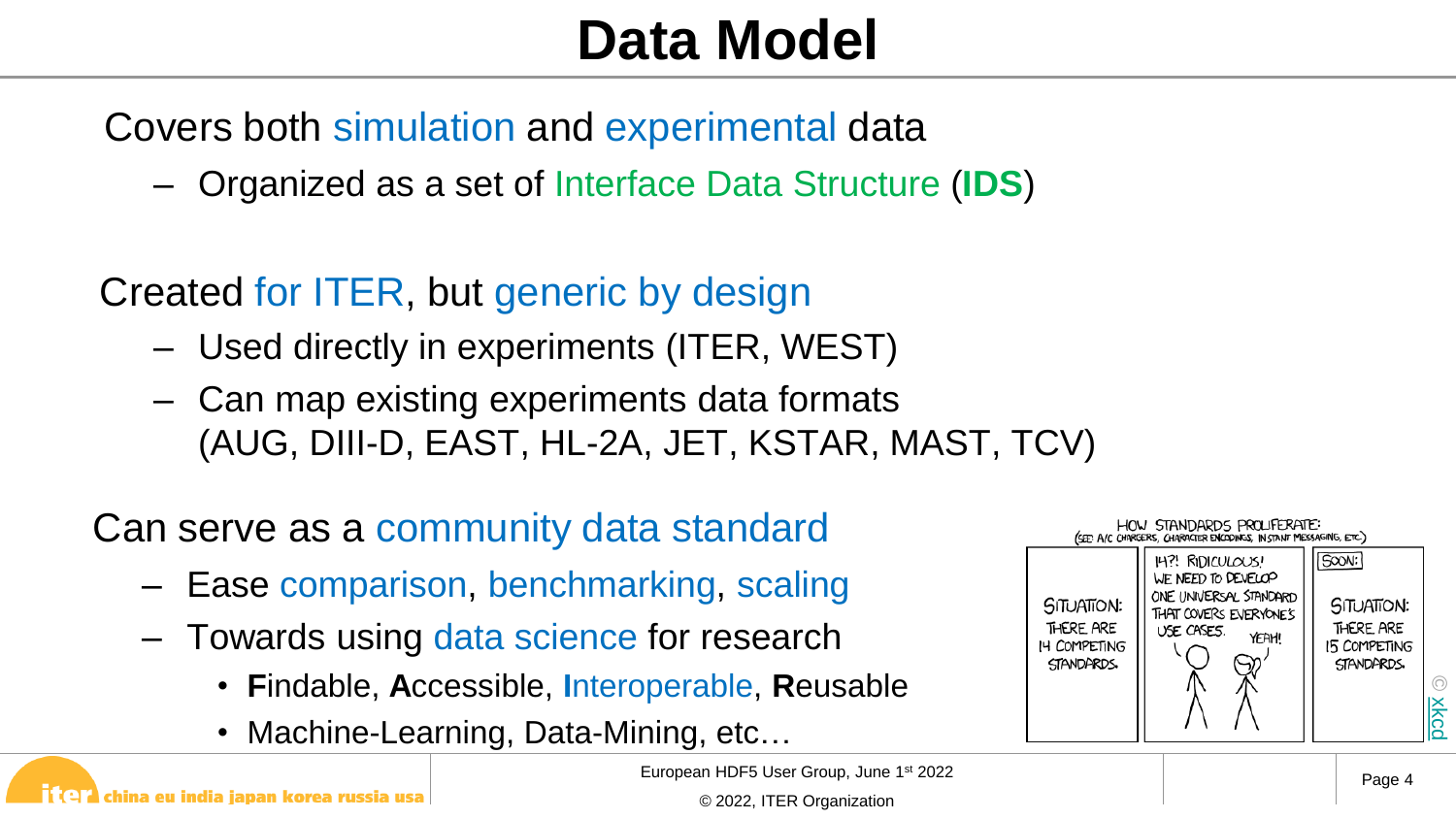### **Current IDS coverage**

cryostat divertors wall disruption gyrokinetics mhd mhd\_linear ntms radiation sawteeth turbulence barometry bolometer bremsstrahlung\_visible calorimetry camera\_ir camera\_visible camera\_x\_rays charge\_exchange ece hard\_x\_rays interferometer langmuir\_probes **magnetics** mse neutron\_diagnostic polarimeter reflectometer\_profile refractometer soft\_x\_rays spectrometer mass spectrometer\_uv spectrometer visible spectrometer x ray crystal thomson\_scattering



| [역기 china eu india japan korea russia usa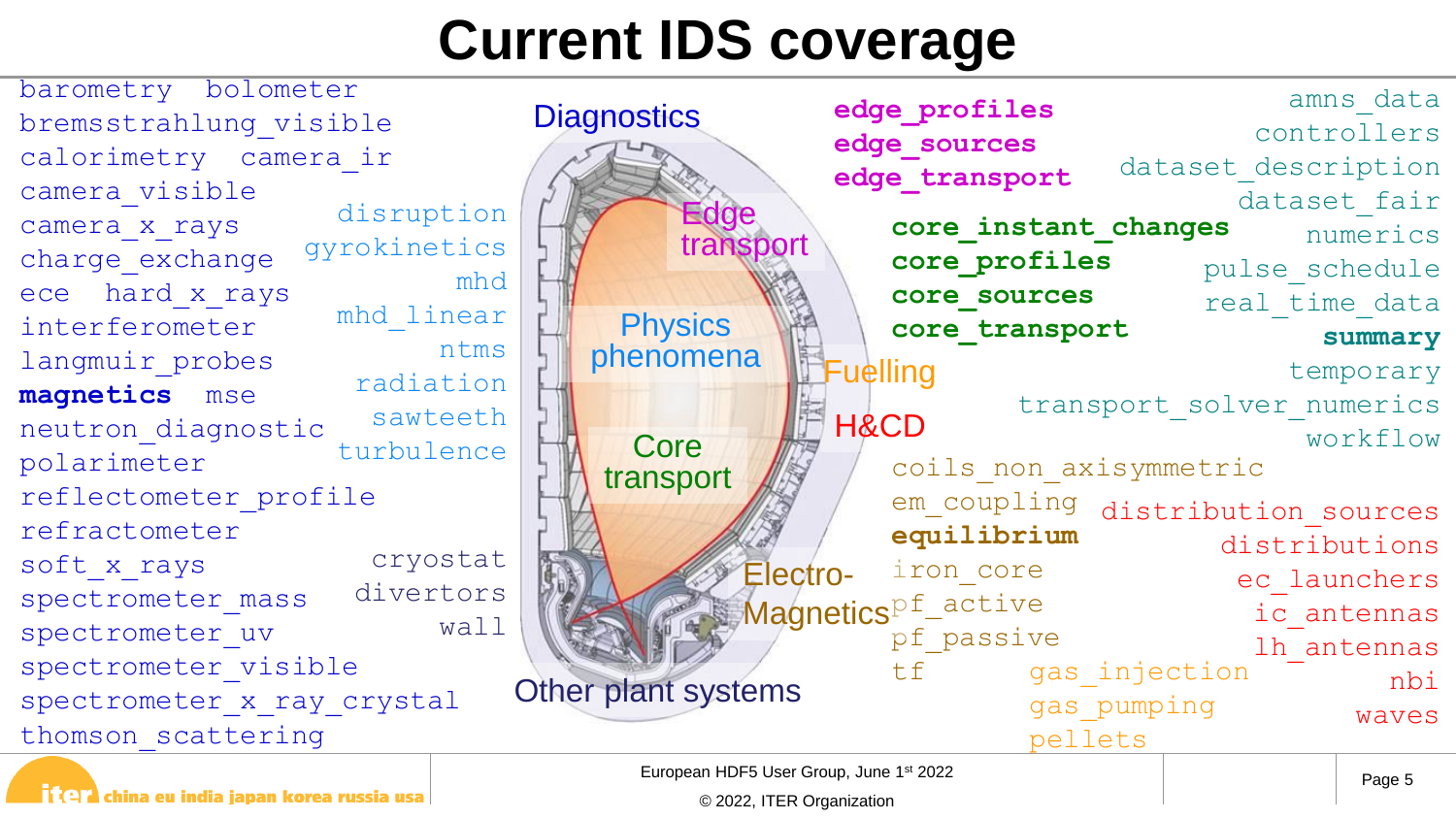## **An evolving standard**



china eu india japan korea russia usa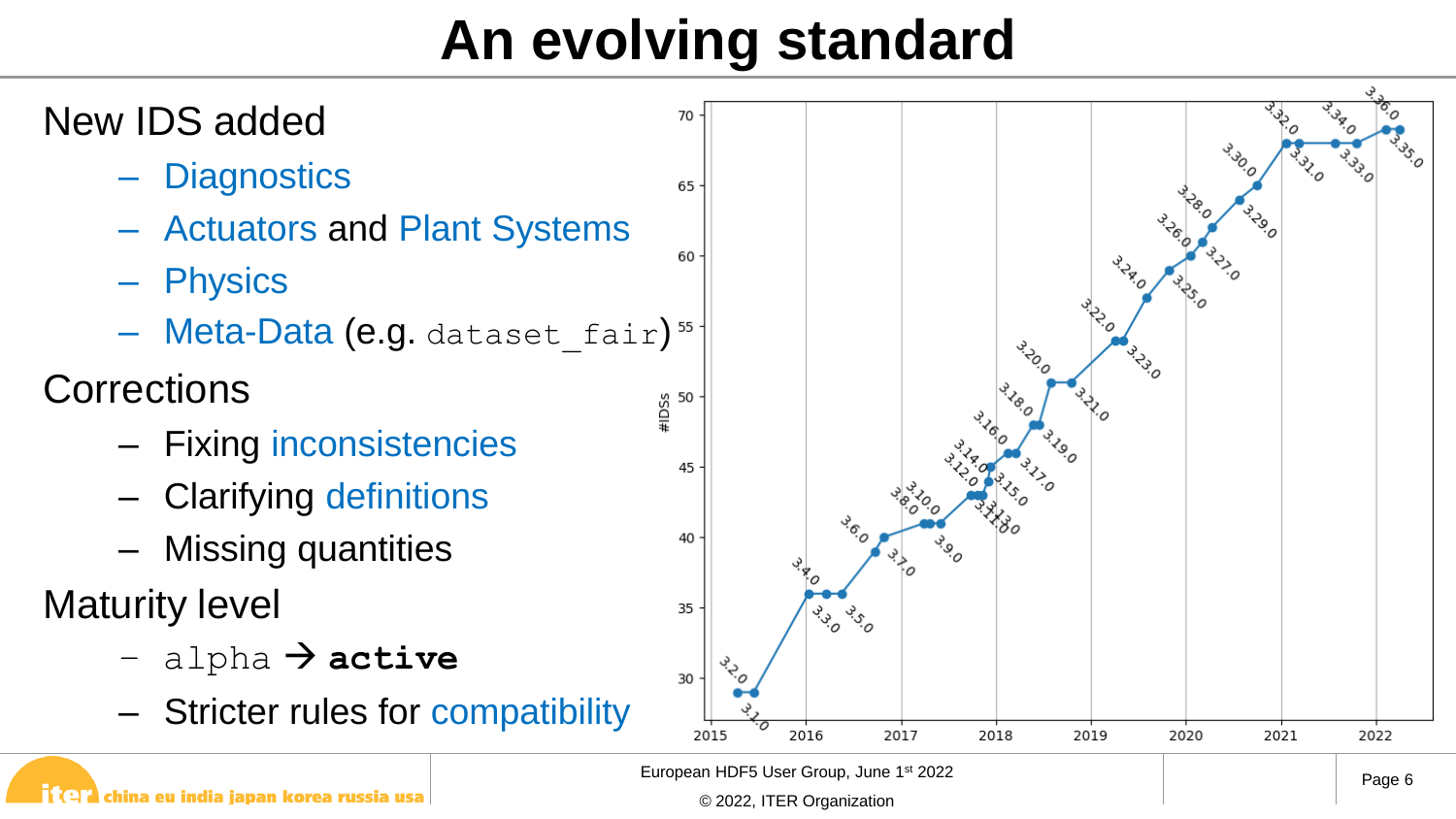## **Data Dictionary**



European HDF5 User Group, June 1st 2022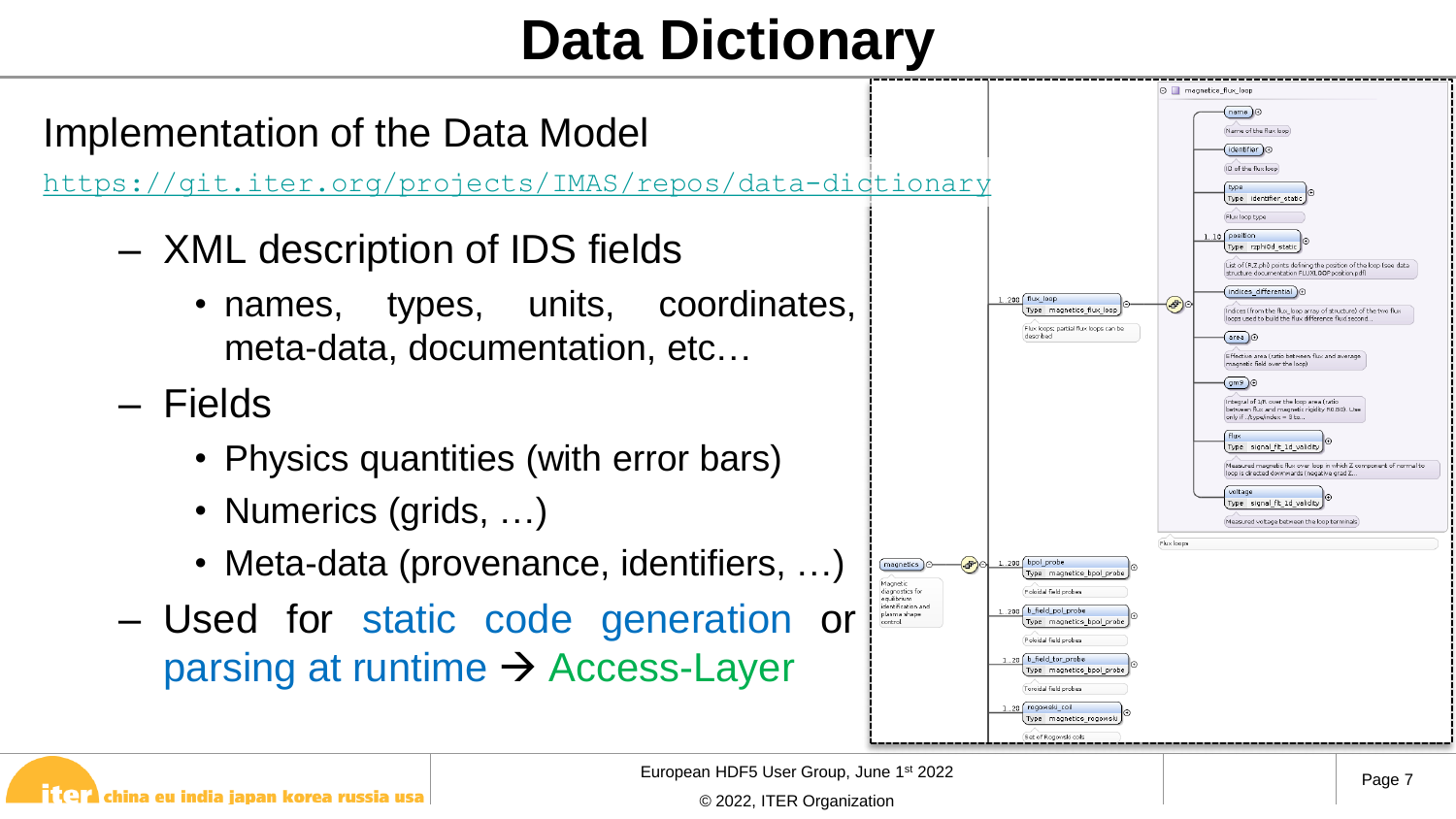## **Access-Layer library (v4)**

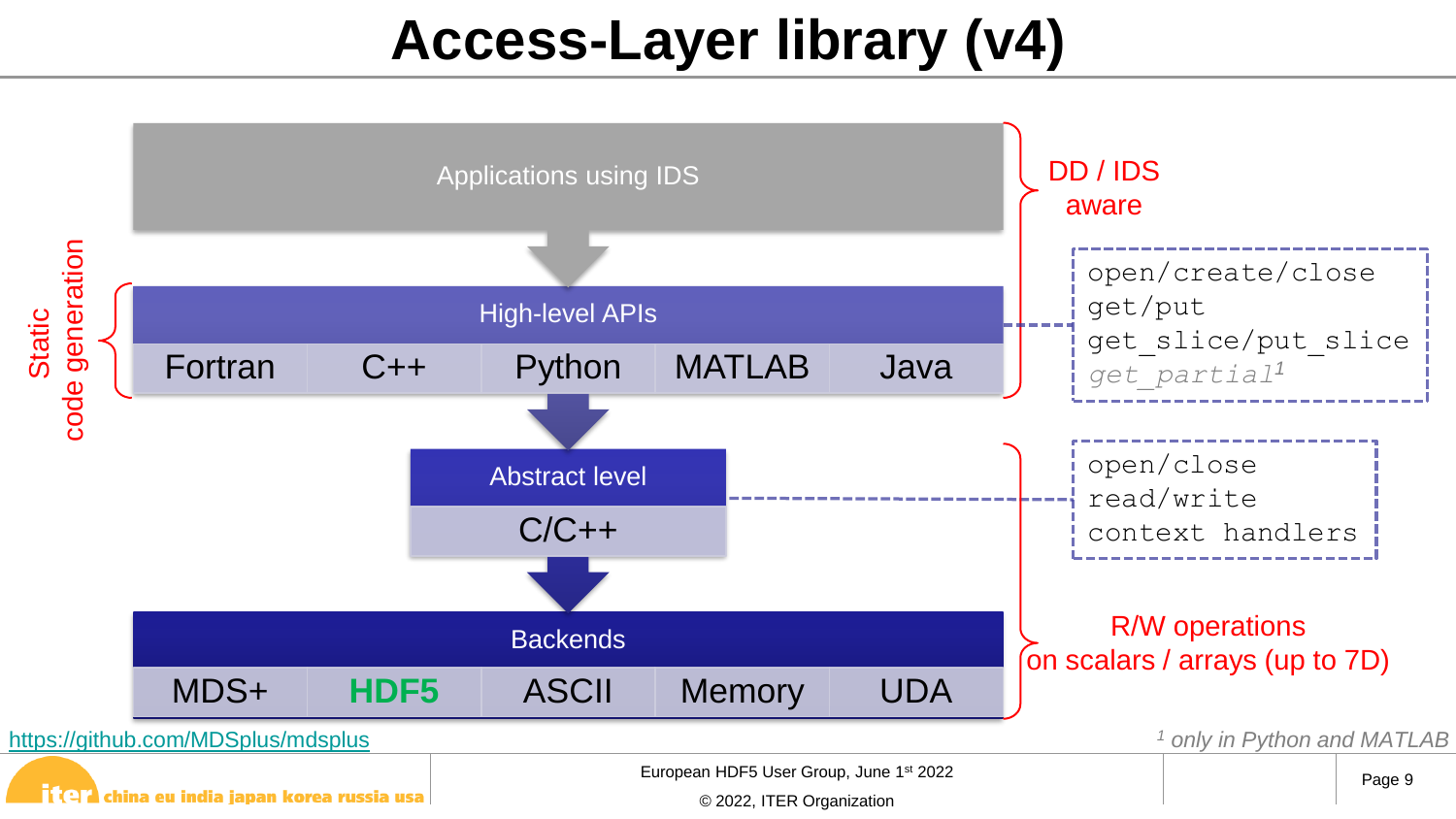#### **Alternate solutions for AL**

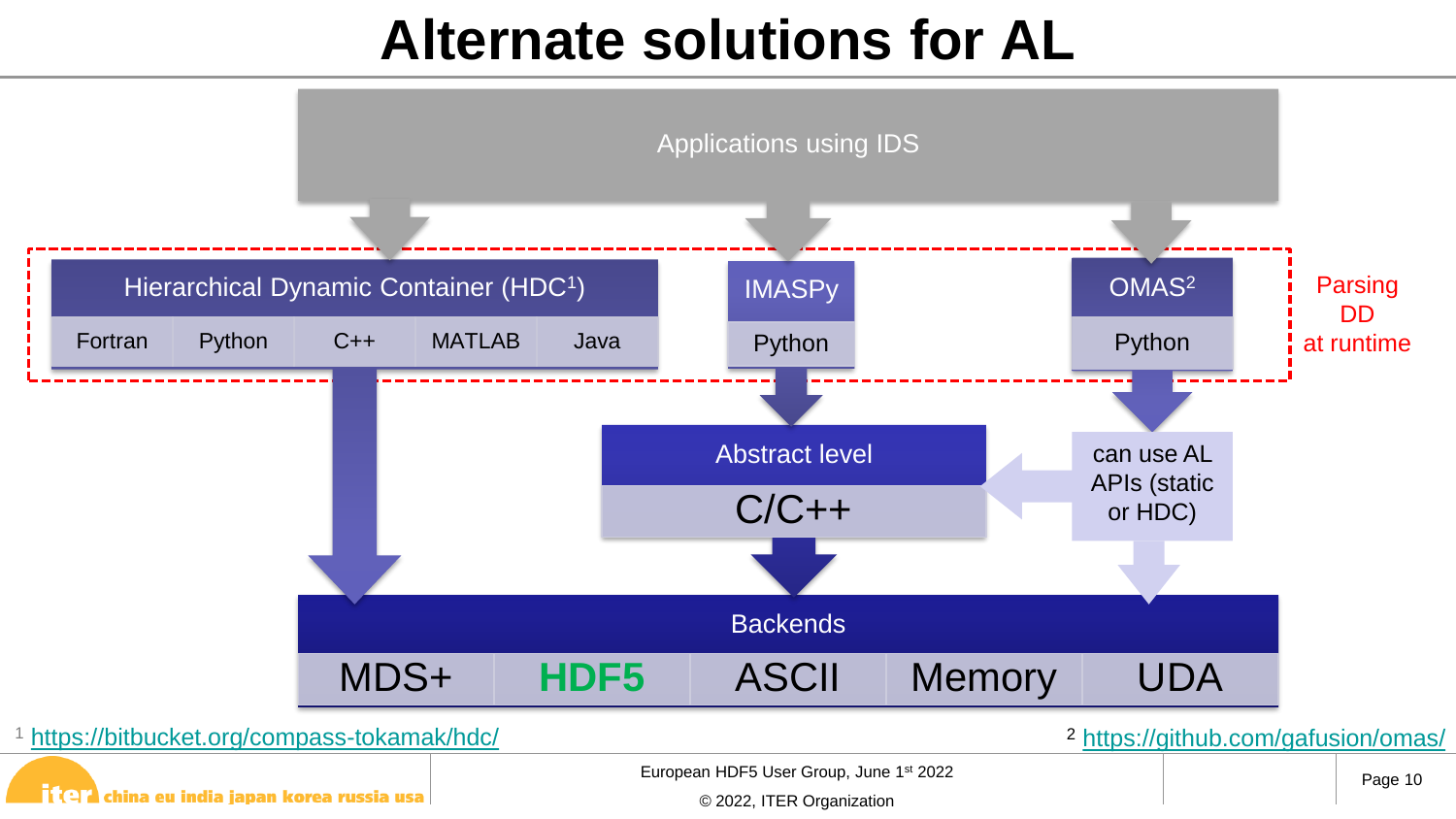#### **HDF5 backend: datasets layout**

IDS are structures composed of scalars, multidimensional arrays and 1D arrays of structure (AoS)

```
A[i].B[j].fn
```
#### **Examples:**

**process(i1)/reactants(i2)/metastable(:)** (from amns\_data IDS).

**profiles 1d(itime)/ion(i1)/z ion square 1d(:)** (from core profiles IDS)

#### Representation of **f<sup>n</sup>**

- Hierarchical approach
	- $N_i \times N_j$  groups with one n-rank dataset
	- poor metadata / raw data ratio (core\_profiles ~1.28)
- Tensors approach
	- $-$  a single  $(n+2)$ -rank dataset
	- improved metadata / raw data ratio (core profiles ~0.0053)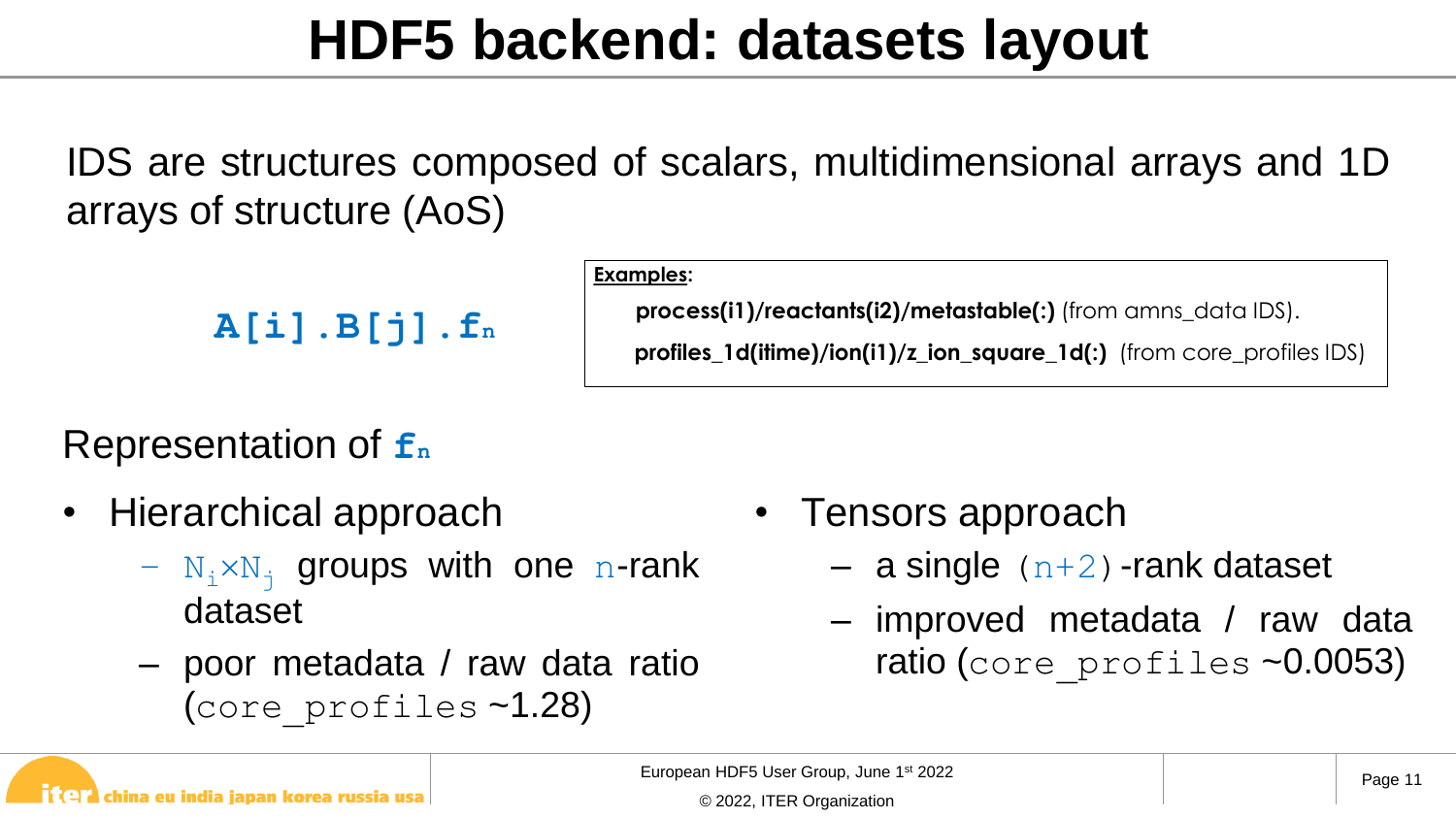#### **HDF5 backend: files organization**



#### $\prod$   $\Box$  china eu india japan korea russia usa

**«**

**master » pulse file**

 $\approx$ 

master

file

pulse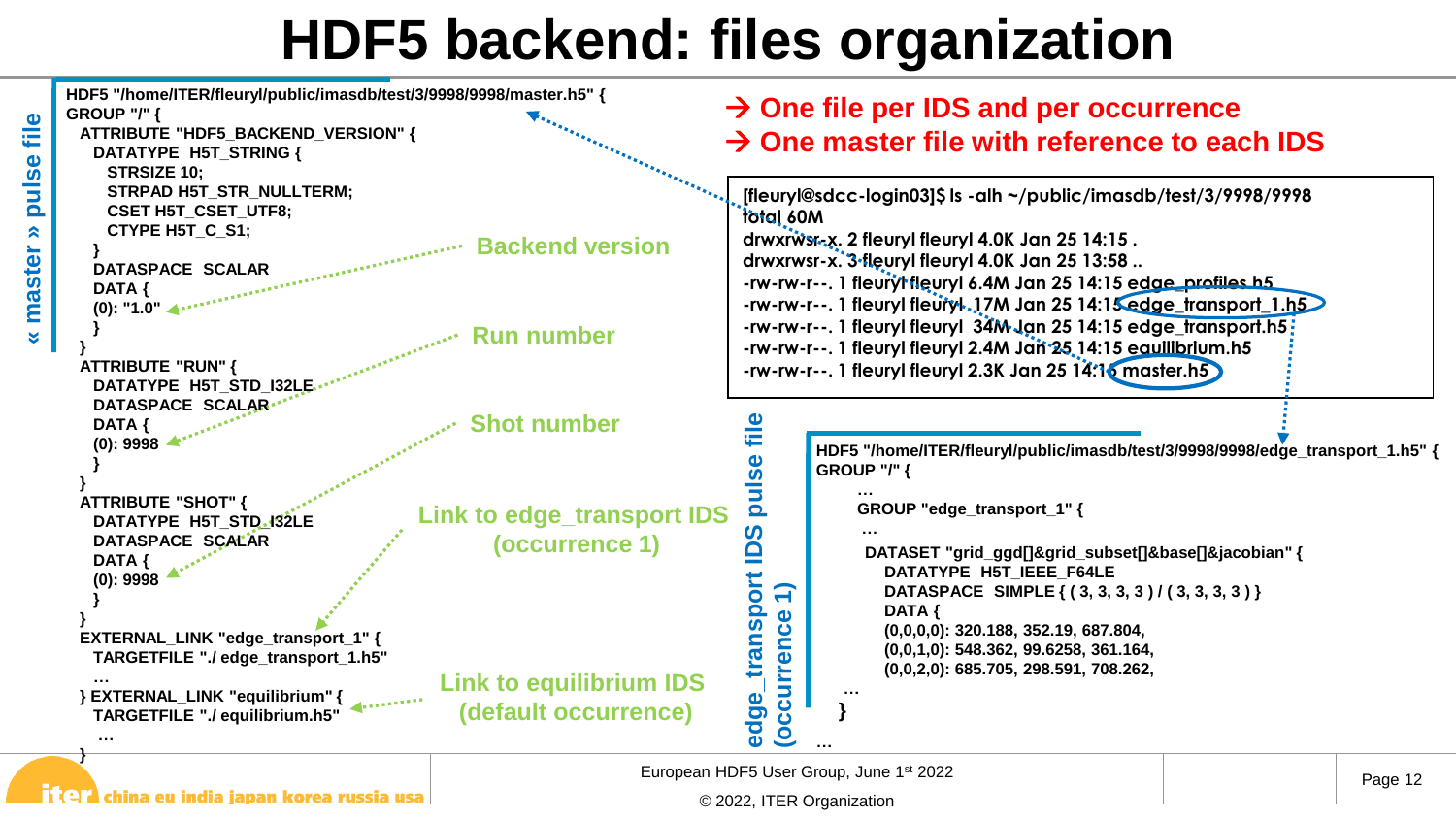# **Storage**

- MDS+ backend (historical default format)
	- Requires 80M models (.tree and .characteristics files)
	- Increases with DD complexity  $\rightarrow$  self-imposed size limitations (occurrences, AoS)
- HDF5 backend
	- Only a single lightweight master.h5 (~1-32K)
	- No extra costs for empty IDS/AoS  $\rightarrow$  remove previous limitations

| <b>Scenario</b>                                                  | # <b>IDS</b>                                                         | $\frac{1}{4}$ time slices | $MDS+$ <sup>1</sup> | HDF5 $2$ |  |
|------------------------------------------------------------------|----------------------------------------------------------------------|---------------------------|---------------------|----------|--|
| DINA (105013/1)                                                  | 11                                                                   | 2352                      | 396M                | 172M     |  |
| METIS (130011/4)                                                 | 13                                                                   | 108                       | 345M                |          |  |
| <b>JINTRAC-DINA</b> (134174/117)                                 | 8                                                                    | $106 - 650$               |                     | 387M     |  |
| RANDOM (9998/9998)                                               | 69                                                                   |                           | <b>788M</b>         | 134M     |  |
|                                                                  | <sup>2</sup> with compression enabled                                |                           |                     |          |  |
| $\mathbf{T}$ a china eu india japan korea russia usa $\parallel$ | European HDF5 User Group, June 1st 2022<br>© 2022, ITER Organization | Page 14                   |                     |          |  |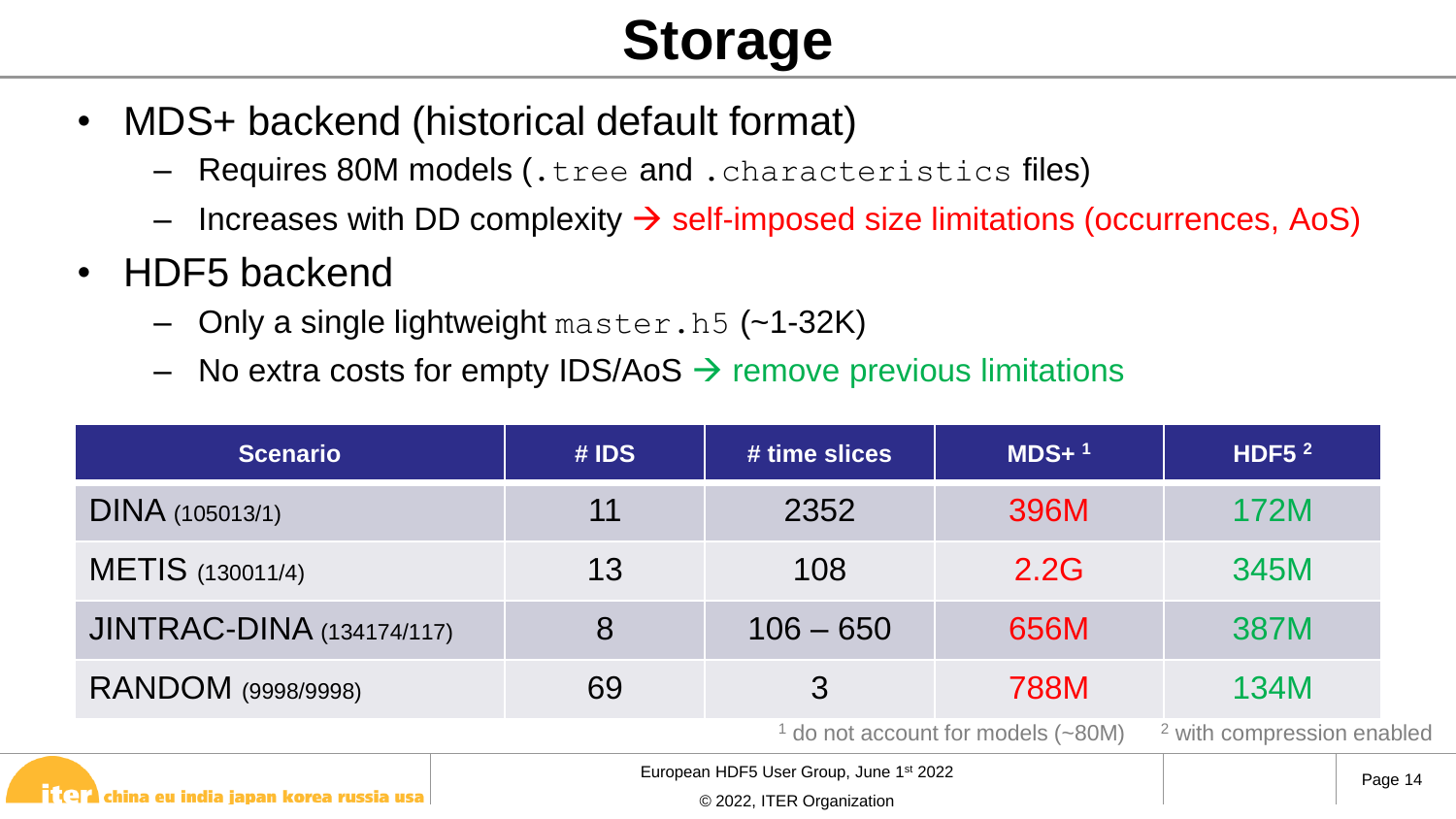#### **R/W access time**

| <b>IDS</b>     |             | get          |                     |      | get_slice |      |      | put  |      |                  |
|----------------|-------------|--------------|---------------------|------|-----------|------|------|------|------|------------------|
| core_profiles  | 4.71        | 10.02        | 0.71                | 0.04 | 0.40      | 0.03 | 1.77 | 5.50 | 0.34 | $mds+$           |
|                | 4.22        | 9.1          | 0.66                | 0.13 | 1.38      | 0.19 | 1.95 | 6.85 | 0.59 | hdf <sub>5</sub> |
| core_sources   | 2.38        | 1.59         | 1.66                | 0.04 | 0.11      | 0.09 | 1.15 | 0.86 | 0.78 |                  |
|                | 2.41        | 1.49         | 1.66                | 0.04 | 0.15      | 0.13 | 1.47 | 1.02 | 1.26 |                  |
| core_transport | 2.48        | 0.21         | 1.08                | 0.02 | 0.02      | 0.05 | 1.03 | 0.11 | 0.54 |                  |
|                | 2.29        | 0.19         | 1.06                | 0.04 | 0.06      | 0.23 | 1.03 | 0.14 | 0.89 |                  |
| equilibrium    | 8.07        | 2.23         | 0.50                | 0.39 | 0.10      | 0.02 | 3.80 | 1.36 | 0.33 |                  |
|                | 6.72        | 3.10         | 0.72                | 0.22 | 0.69      | 0.18 | 8.36 | 18.2 | 1.53 |                  |
| summary        | 0.07        | 0.11         | 0.08                | 0.24 | ۰         | 0.20 | 0.09 | 0.20 | 0.11 |                  |
|                | 0.02        | 0.05         | 0.21                | 0.07 | ٠         | 0.07 | 0.02 | 0.05 | 0.37 |                  |
|                | <b>DINA</b> | <b>METIS</b> | <b>JINTRAC-DINA</b> |      |           |      |      |      |      |                  |